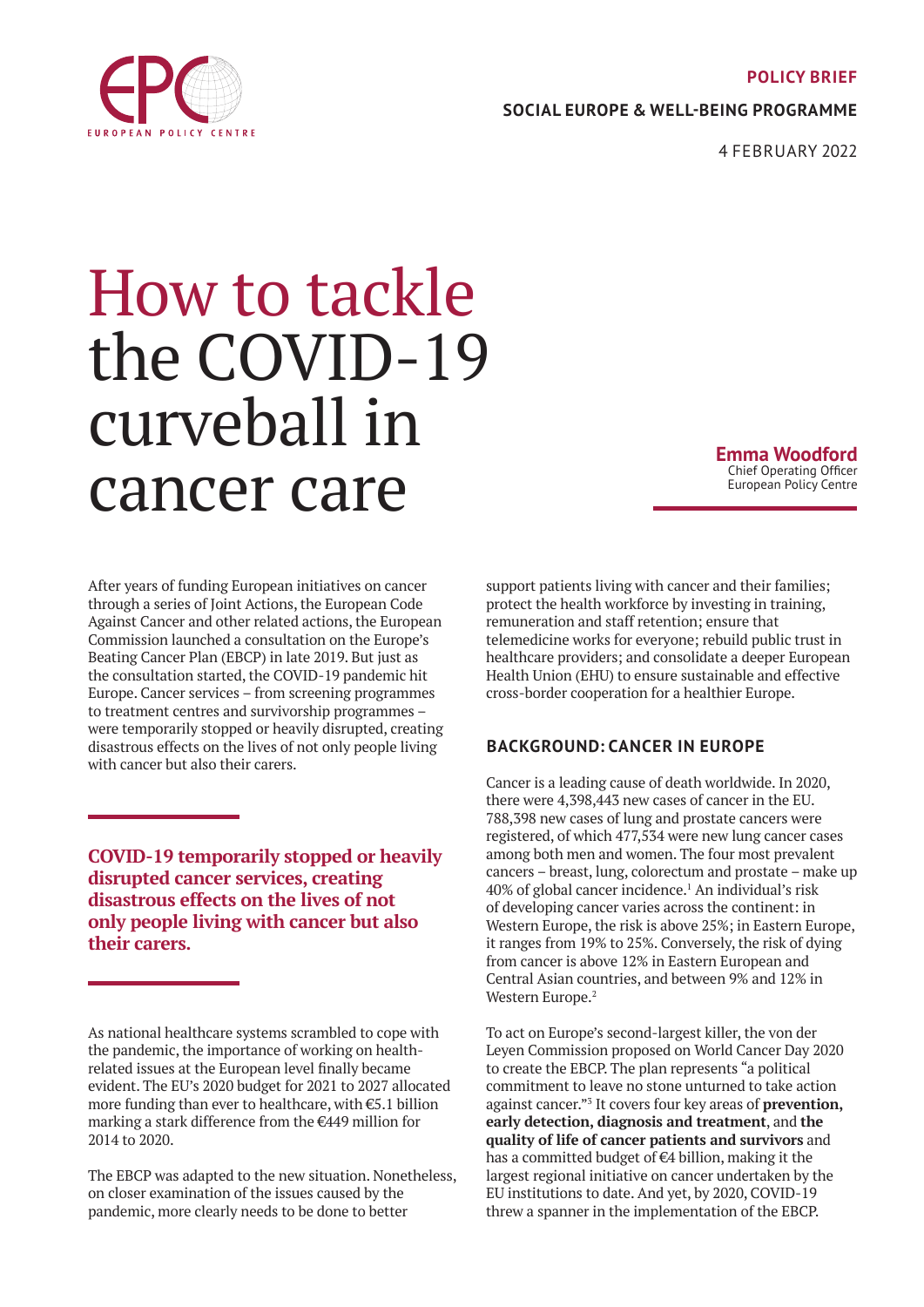When the coronavirus SARS-CoV-2 started to spread among the European population, neither the EU member states nor the European Commission was adequately prepared. The first European cases were identified in early 2020. By 11 March, there were 118,000 cases and 4,291 deaths in 114 countries, leading the World Health Organization (WHO) to classify the viral outbreak as a pandemic.4 The WHO called on all nations to detect, test, treat, isolate, trace and mobilise their citizens. As increasing numbers of people across the EU needed medical attention and hospital care with this highly infectious disease, the burden on healthcare systems became immense. Intensive care unit (ICU) beds are filled with COVID-19 patients, leaving little room for other urgent needs. People with other medical needs, such as cancer, are also affected, as regular treatment and followups become difficult to obtain.

### **STATE OF PLAY: THE COVID-19 CURVEBALL**

The burden of COVID-19 on healthcare systems is magnified in cancer care.<sup>5</sup> Cancer patients undergoing active treatment are often immunocompromised, leading to an increased risk of adverse outcomes if infected. Many patients were greatly uncertain about how best to approach the pandemic. The European Cancer Patient Coalition (ECPC) initially issued warnings to their members to stay at home and follow national government guidelines.

The **psychological impacts** of COVID-19 on cancer patients are increasingly well documented. Studies in Ireland and Denmark both found that people with cancer reported distress about feeling safe in hospitals during the pandemic. This anxiety stemmed from a fear of infection and the strain of not being able to bring family members for support.<sup>6</sup>

The WHO has described the impact of COVID-19 on cancer services as a "deadly interplay" of restrictions, disruption, and overburdened healthcare systems. Across the EU, the pandemic will have long-term economic impacts and continue to pressure healthcare services. During the first lockdown of 2020, the joint number of **cancer diagnoses** in the Netherlands and Belgium dropped by 30% to 40%.<sup>7</sup> More generally, cancer diagnosis across the EU in 2020 also dropped by 40%.<sup>8</sup> The ECPC subsequently revised their original message, urging cancer patients to get treatment safely. Other organisations like the European Oncology Nursing Society ran campaigns to encourage people to attend cancer screenings and not miss treatment appointments.

Cancer does not simply go away. The drop in diagnosis numbers is due to two reasons: during the first COVID-19 wave, many screening programmes closed their doors until the relevant services worked out how to make them safely accessible, or because staff had been diverted to COVID-19 wards. Second, people with cancer symptoms were often too afraid to enter hospitals or doctors' surgeries for fear of being infected by COVID-19.

For example, in Slovenia, where screening programmes closed, 45% of people with symptoms did not get them checked as they were simply too afraid to go near healthcare services. Between April 2019 and April 2020, Belgium witnessed a 48% decrease in breast cancer screening examinations.<sup>9</sup> Consequentially, increased numbers of people with late-stage tumours can be expected in the years to come, increasing cancer mortality and placing further pressure on oncology services.

In addition to the economic and societal costs of treating patients with more advanced diseases, another crucial impact of the pandemic is to shine a light on the dangers of (the pre-existing) **healthcare worker shortages**, especially in cancer nursing. Cancer nurses have specific skills in infection control, which are in high demand in the pandemic. As such, during each wave of the pandemic, all healthcare workers, particularly cancer nurses, are pulled from their regular duties to COVID-19 wards or ICUs – one of the root causes of disruption to hospitals' cancer services. Combined with the necessary restructuring of care pathways to avoid cross-infection, moving healthcare workers to COVID-19 wards added stress on both hospital managers and cancer patients who lost their regular nursing services. Cancer patients' vastly increased need for **psychosocial care** has also placed dangerous levels of pressure on healthcare workers, who now tend to more psychological needs from patients than ever before.

There is much talk about protecting the **mental health of healthcare workers**. But what does this mean in reality? While spending on health increased by 18% across the EU between 2012 and 2019.<sup>10</sup> much of Europe's healthcare debate was dominated by cost containment.<sup>11</sup> This has arguably led to cancer nurses and other oncology professionals, such as oncology pharmacists and surgeons, not having their specific skills certified nor remunerated. The public greatly admires healthcare workers during the pandemic. This appreciation must be translated into concrete and long-term worker retention policies and the official certification of healthcare workers' specialist skills.

The pandemic also thrust Europe's economic and manufacturing strategies for **essential medicines** and **personal protective equipment** (PPE) into the limelight. Medicine shortages, which were already a problem in some areas of Europe, were exacerbated. During the peaks of the first and second waves, 50% of oncology pharmacists experienced shortages of essential anticancer medicines, and in some hospitals and regions, these shortages affected more than 10 drugs.<sup>12</sup> Prior to the pandemic, there were few or no stockpiles of essential PPE since manufacturing had been primarily outsourced to outside the EU in the name of cost optimisation. More specifically, pre-pandemic, most PPE was manufactured in China and Malaysia. In the early stages of the crisis, China was its own largest customer, but as the virus spread to the West, national governments panic bought stock as healthcare workers suffered from a lack of PPE, putting themselves and their loved ones in potential danger.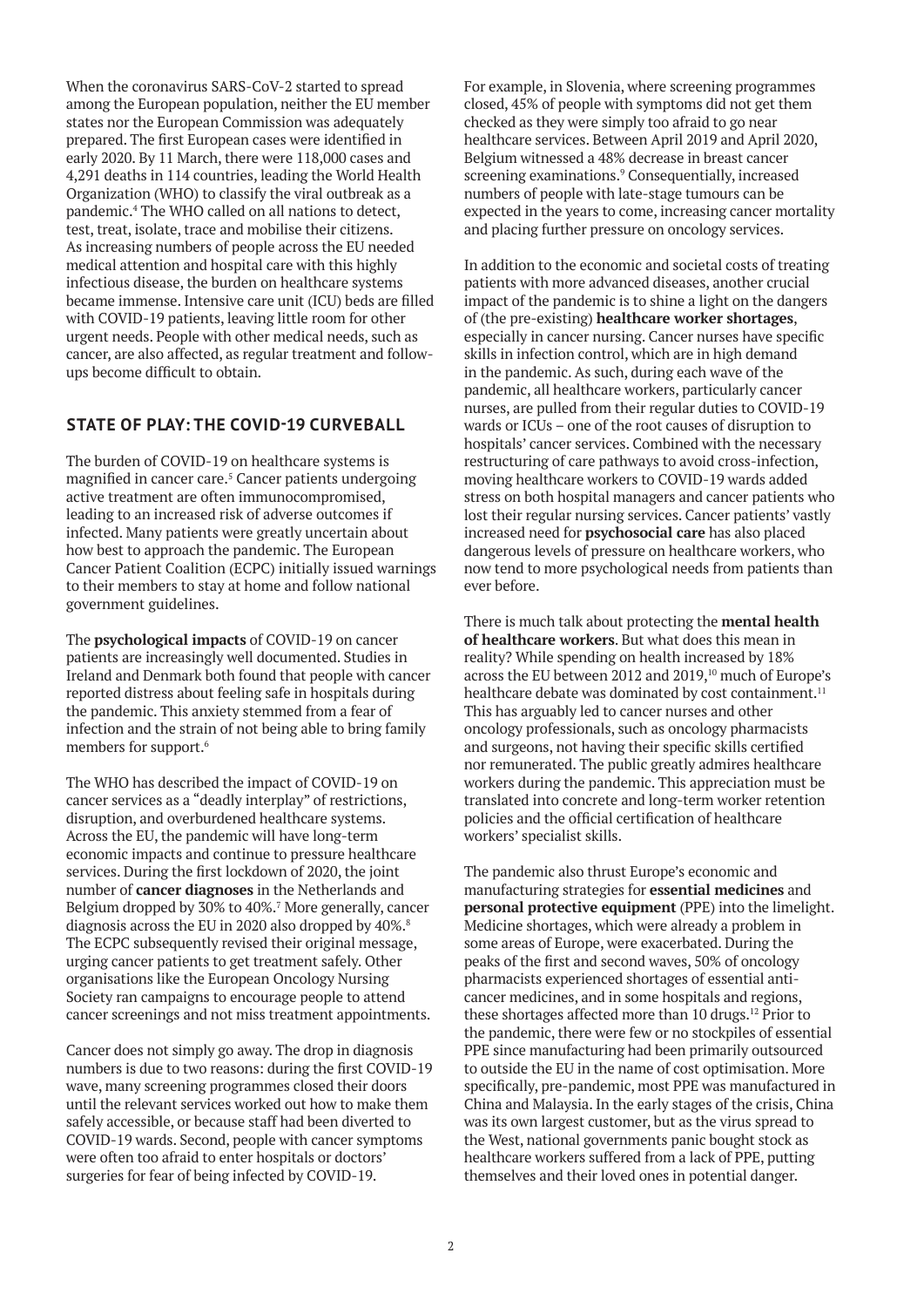The lack of PPE was a strong contributing factor to Spain having some of the highest rates of COVID-19 infections among healthcare workers in the world.13 To make matters worse, the lack of PPE for cancer wards also put the lives of immunosuppressed patients at risk.

In March 2020, the European Commission created a strategic 'rescEU stockpile' of medical equipment (e.g. ventilators, masks) to help member states support their healthcare systems. In an unprecedented show of **solidarity**, 17 member states created joint stockpiles of PPE and assisted in their distribution. Together with the EBCP, this collaboration set the scene for EU countries realising that perhaps the EU should have a stronger role in making healthcare decisions – an area currently firmly in the hands of member states. Whether this commitment will continue as the world learns to live with COVID-19 remains to be seen.

In the face of adversity, healthcare systems prove themselves to be creative and resilient. One of the most rapid adaptations was the use of **digital health tools** to increase the number of cases managed daily by primary healthcare professionals, thereby helping to ensure the continuity of care.<sup>14</sup>

## **In the face of adversity, healthcare systems prove themselves to be creative and resilient.**

COVID-19 has upended the prevailing clinical approach in medicine: in-person visits between patients and physicians.15 In order to flatten the pandemic's curve, thousands of appointments were cancelled, and millions rescheduled as **telehealth** visits. The technology used to effect this digital transformation in healthcare is not new, but COVID-19 has forced the widespread adoption of remote encounters via video applications, patient portals and phone calls. Patients, oncologists, cancer nurses and oncology pharmacists, for example, have rapidly adapted to this new way of communicating. Barriers to remote care previously precluded by entrenched culture and billing hurdles have been surmounted quickly. On the downside, the rapid update of telemedicine has widened **inequalities** between urban and more rural areas where broadband issues exist.

When the EBCP was finally launched in February 2021, the European Commission stated that it "is a key pillar of a stronger European Health Union and a more secure, better-prepared and more resilient EU."16 The plan includes several measures to defend cancer care against the ravages of the pandemic and draws on lessons learnt, including the importance of additional financial investments and high-performance computing to test

existing molecules and new drug combinations more rapidly. Thanks to technology developed by COVID-19 vaccine manufacturers, we are already seeing wider deployment of messenger RNA (mRNA) vaccines against advanced melanoma and mRNA technology for head and neck cancers, which is currently being investigated in ongoing clinical trials.17 The plan also outlines measures to strengthen and integrate telemedicine and remote monitoring in health and care systems with EU funds. These investments could also support cancer patients in remote and/or rural areas.

Additional funding for the EUBCP is available under the Next Generation EU and unprecedented Recovery and Resilience Facility budgets. A total of €672.5 billion will support COVID-19 recovery and help overcome its economic and social impact.

As waves of COVID-19 spread across Europe, the effects of increased EU cooperation on PPE and **vaccination programmes** became clear. Europe is currently in its fifth wave, a direct result of relaxed regulations and a lack of homogeneity in vaccine availability and uptake. As long as vaccination programmes are not global, this will be the pattern for the foreseeable future.<sup>18</sup> Already weakened healthcare systems face the severe danger of workforce burnout and dropout. Telemedicine does help fill the gaps, but not all cancer patients enjoy sharing their symptoms over the internet or phone. Many need the psychosocial support of face-to-face contact to help them through the difficult and often traumatic journey of cancer.

#### **PROSPECTS: LEARNING TO LIVE WITH COVID-19**

To mitigate the effect of the COVID-19 curveball in cancer care, the EU must implement the EBCP. It should also urgently harness member states' concerns to commit, beyond the newly invested EU4Health programme, to a deeper EHU.19 This should be empowered through 4 policy options to provide sustainable and effective protection for current and future cancer patients:

- 1. Invest more in health at the European level by ensuring that all cancer workforce professionals can work freely in any member state by **recognising their specialist qualifications**. The EBCP commits to invest in specialist training for oncology nurses, radiologists and oncology surgeons. This should be matched with member states' (strongly encouraged) commitment to recognise and reward these qualifications.
- 2. Ensure that member states and the EU continue to **treat health as a long-term investment**. For example, the EBCP proposes creating a Network of Comprehensive Cancer Centres. The EHU could build on this to ensure that all Europeans access highquality cancer research and care.
- 3. Both member states and the European Commission need to play their part in **investing in and**